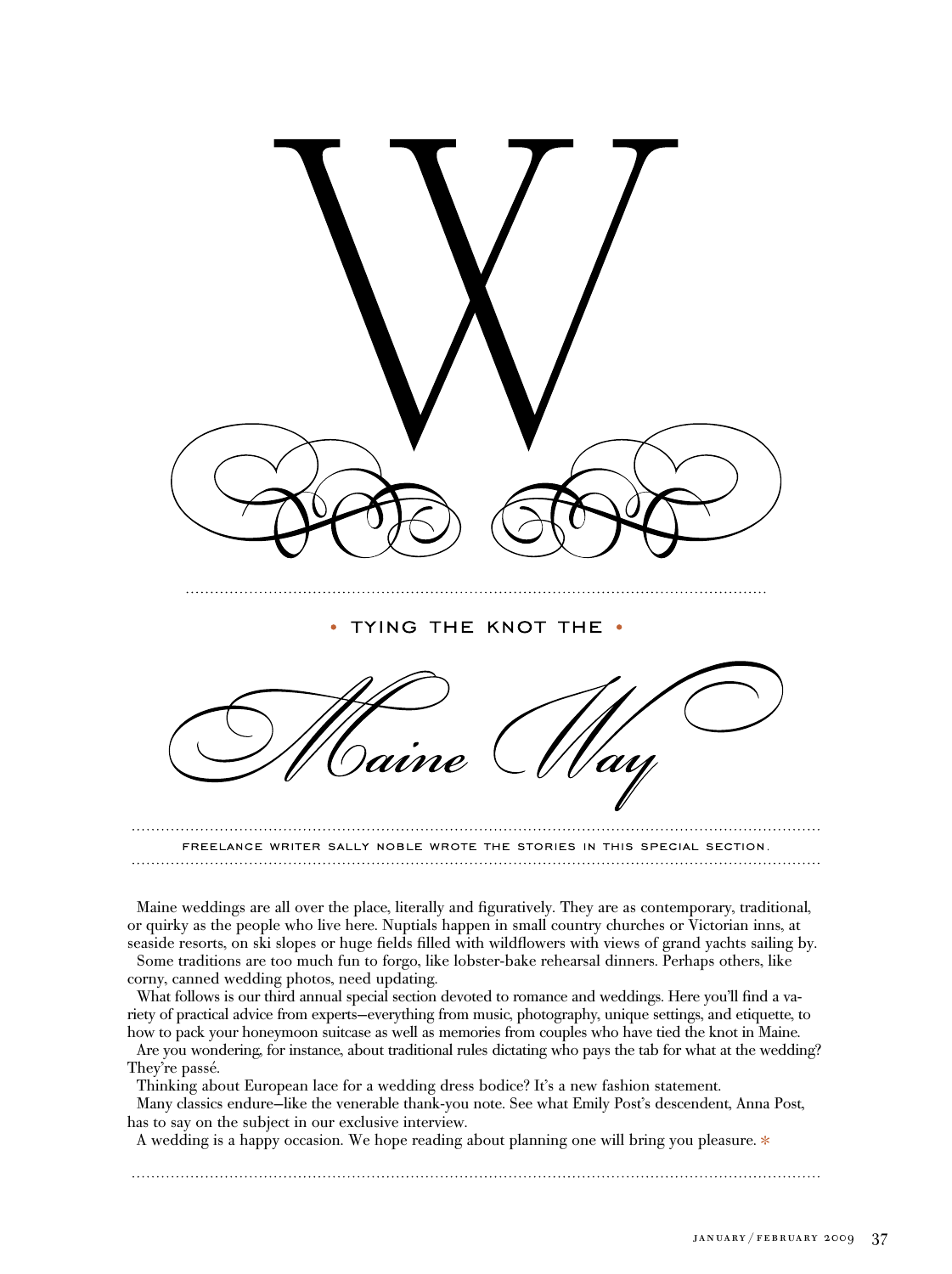

january / february 2009 39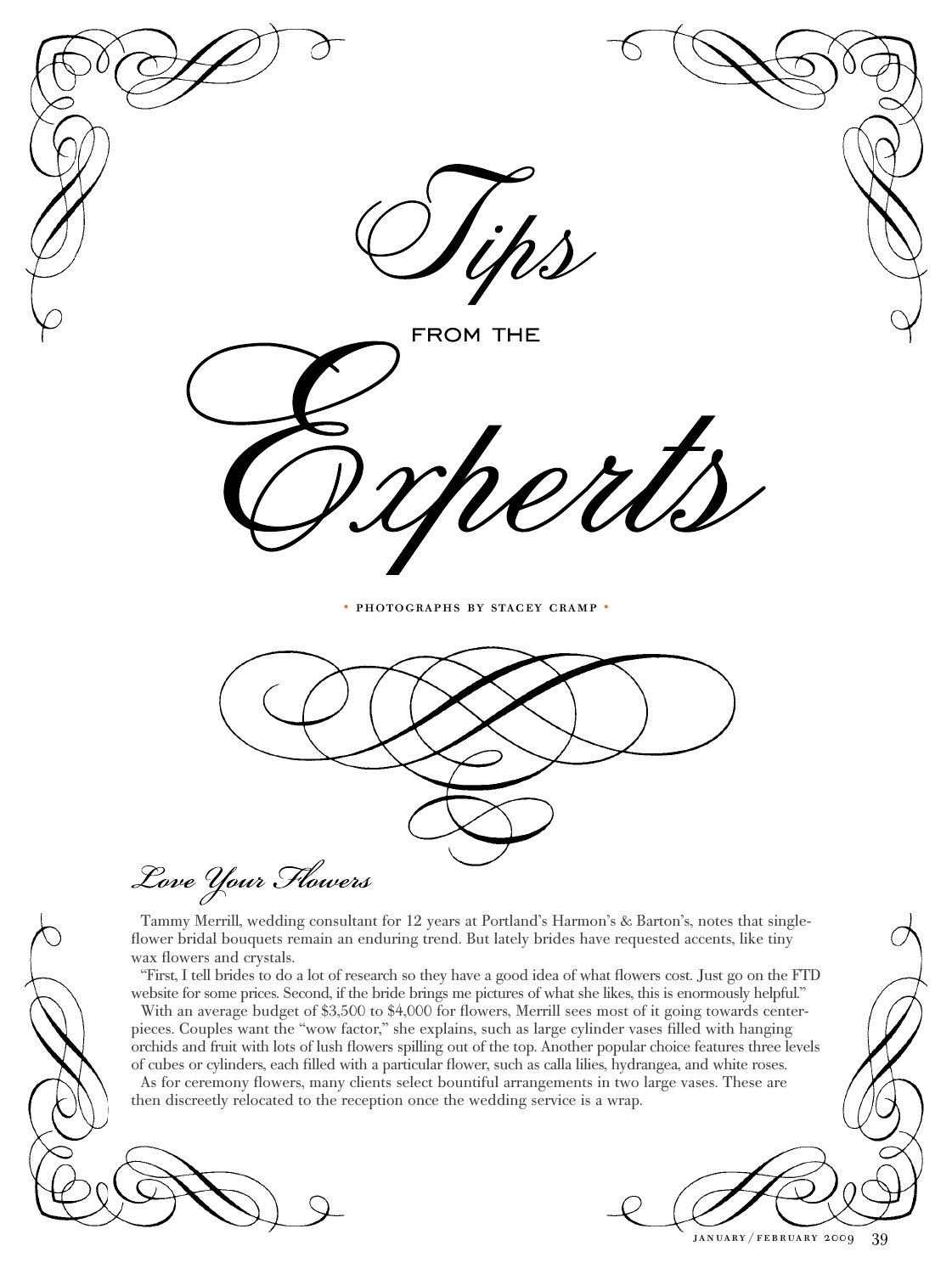

Dhotography Flair

"I ask my clients to help me focus on the important guests," says photographer Michele Stapleton. "I need a list of up to 20 people, relatives and friends, those who you'd just die if they weren't in your wedding album."

Stapleton, whose style is photojournalism—she snaps unexpected moments that speak more authentically than canned shots—strives to capture the many moods of any wedding, from the sweetly poignant to the caught-off-guard funny. To accomplish this, she does her research. "As I drive to the rehearsal, I memorize the list of names and hope for a good shot of getting everyone. If all else fails, I ask a friendly guest to please point someone out."

And while she wants the look to be authentic, she is not above retouching, such as removing that Exit sign hanging above Uncle Harry's head. It used to be prohibitively expensive, but now with digital photography, color and details can be enhanced in a flash. Expect to pay \$4,500 and up for high quality wedding photography, she adds.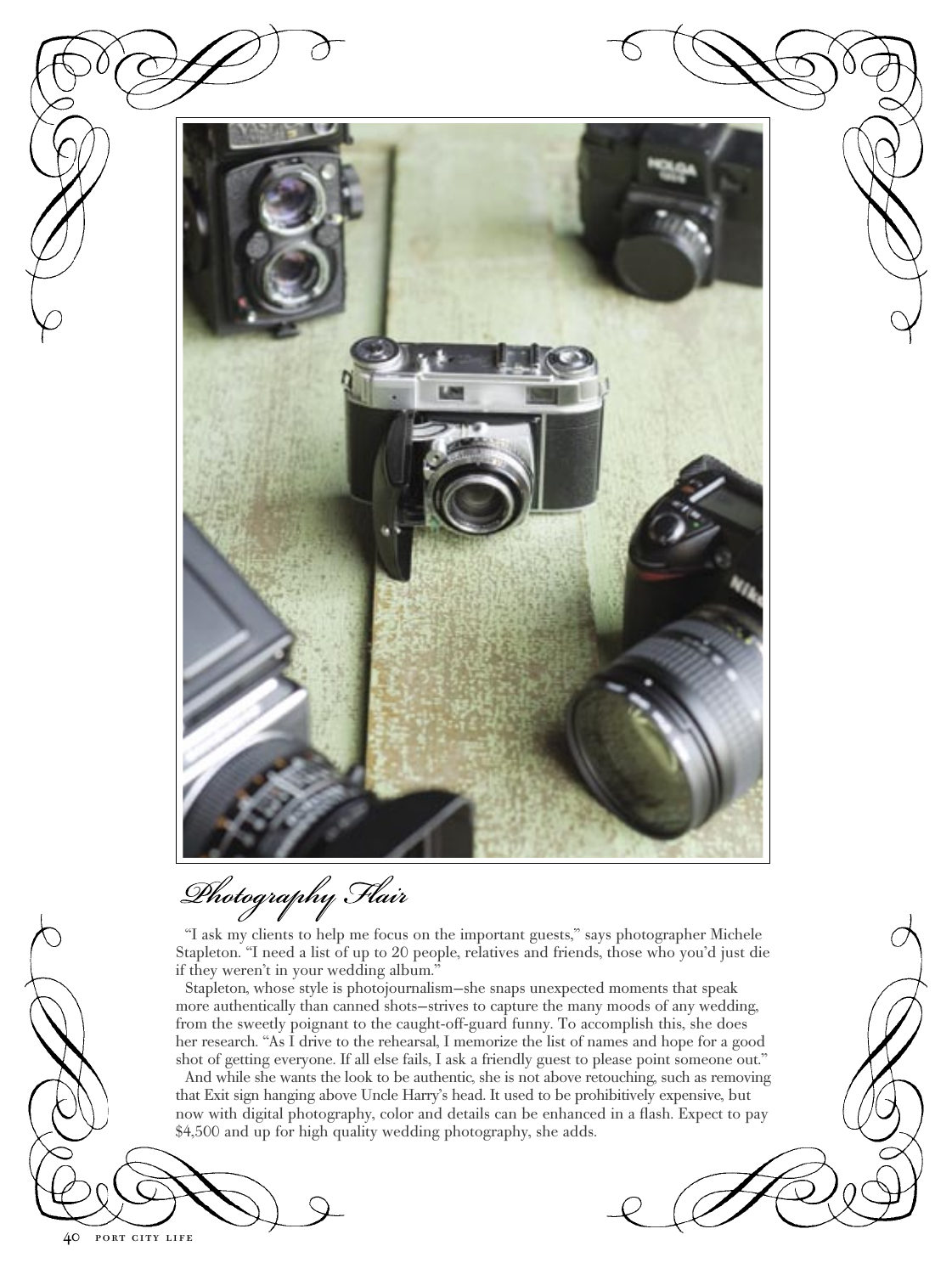

The Classic Dress Still Reigns

"Styles may change, but the four basic shapes of a wedding dress remain traditional," explains Cathy Mullen Pearl, owner of Spoil Me, a boutique located on Portland's Exchange Street. "There's the Cinderella ball gown, the trumpet-mermaid shape, the simple sheath, and the Empire dress." But a few new trends are spicing up these classic looks. More dresses now come with straps, cap sleeves, or a clever little shrug—the allure of bare shoulders is fading. Also, according to Mullen Pearl, intricate lace, an old European look, is extremely popular, no matter which shape a bride selects. Finally, organic wedding dresses are carving out a market, and while they're pricier than you might expect—an unbleached cotton dress at Spoil Me runs from \$3,000 to \$4,000—Mullen Pearl is quick to compare the quality of pure cotton to silk. "When finely spun, they're really not that dissimilar."

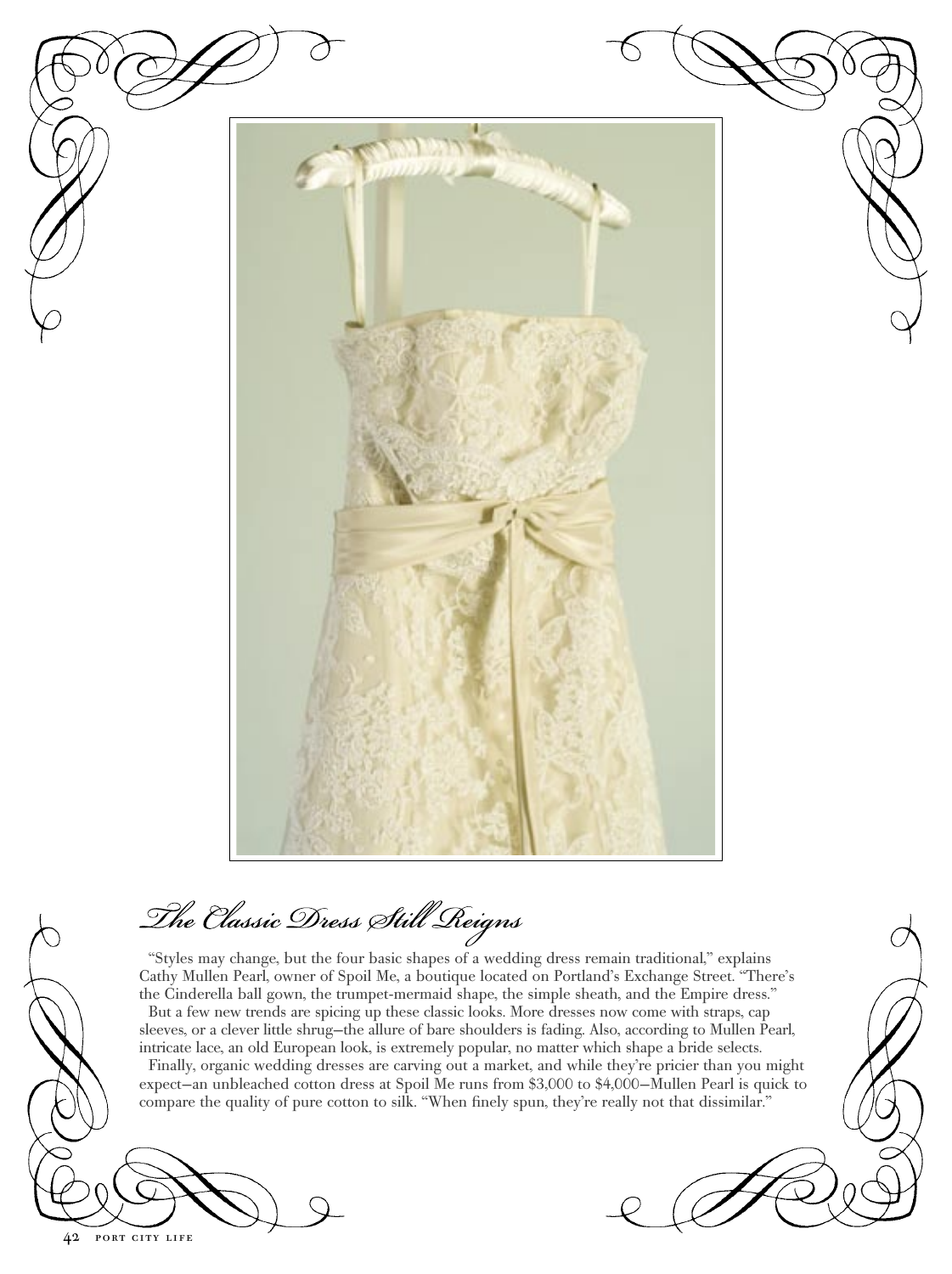

# LEAVITT & PARRIS

*Creating world class tented events in Maine and beyond since 1919.*

| Tents             | Lighting | Party Rentals    | Flooring |
|-------------------|----------|------------------|----------|
| <b>Structures</b> | Décor    | Power Generation | HVAC     |
|                   |          |                  |          |

A Family Owned Business Celebrating Our 90th Year! Portland, Maine ◆ www.leavittandparris.com ◆ 207-797-0100





Let the Music Play

Diane York, owner of Diane York Weddings and Events Inc., does not mince words when it comes to what works at a happy wedding. She tells her clients that using an iPod to entertain the crowd is not an option.

"For one thing, [the audio players] have to be perpetually supervised and have no way to respond to the mood of the crowd. And then there's the music couples often play on their iPods."

"I tell couples that they absolutely must play some music for the over-50 crowd. These older guests often have come a great distance and brought all these lovely presents. They deserve to occasionally dance to music that's familiar."

Here's what she says Mainers can expect to pay for music:

Deejay \$700 to \$1,600

String quartet for the prelude, ceremony, and cocktail party: \$400 to \$600

Band (more than five people playing): \$2,200 to \$4,500.

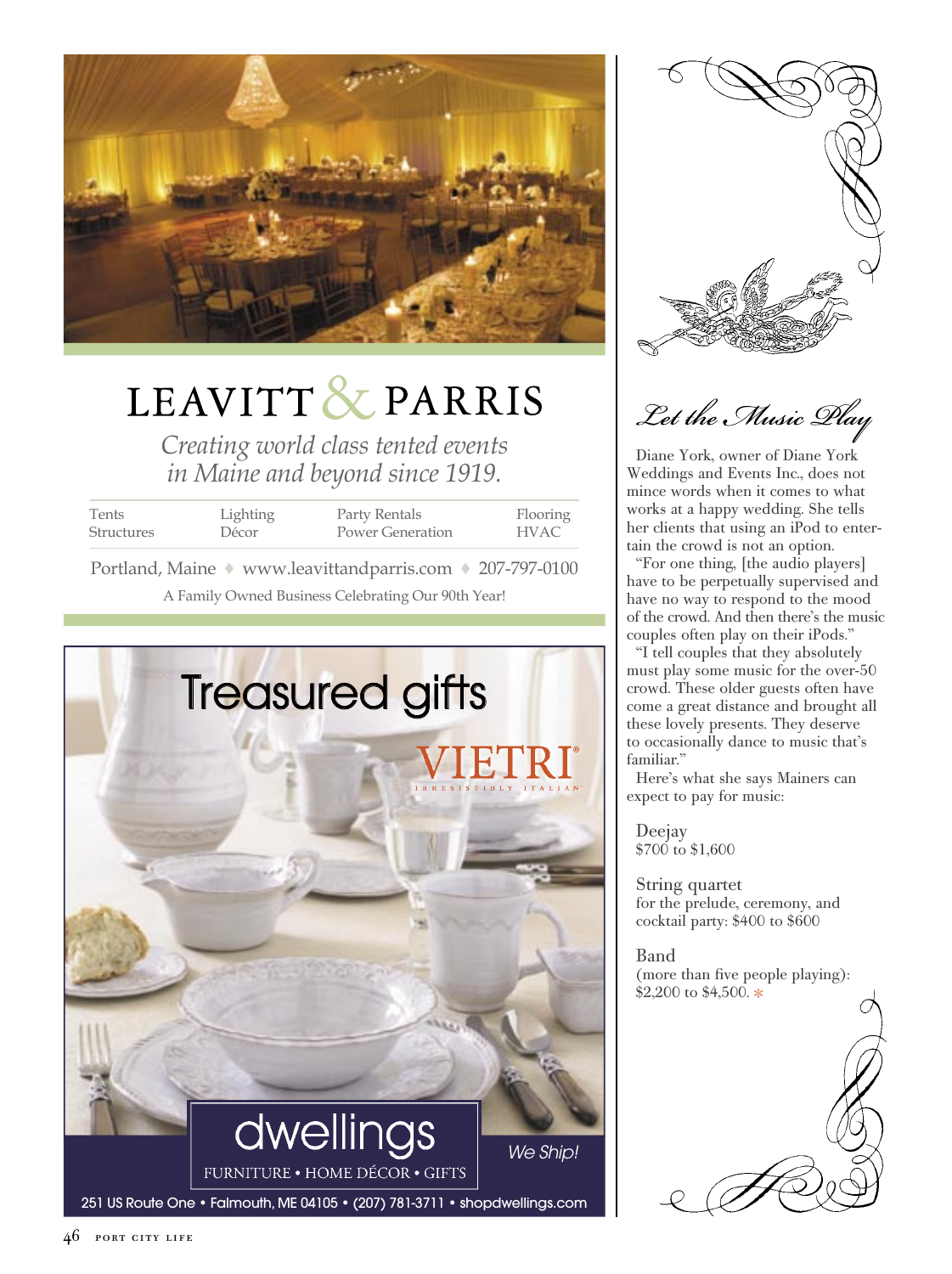## What's New in Etiquette? All Manner of Good Manners



It's been a long time since Emily Post put pen to paper to illustrate the perfect thank-you note from the bride and groom. Her classic, *Emily Post's Wedding Etiquette,* was first published in 1922. Many updates later, Emily's great-greatgranddaughter Anna Post has just written a book for the 21st century on modern wedding etiquette.

In this new guide, still stamped with the matriarch's name (*Emily Post's Wedding Parties: Smart Ideas for Stylish Parties,* published by Harper Collins), the author offers advice on everything from engagement parties to dividing up wedding costs.

Holding dear to the thinking that good manners are about being considerate, Post stresses warmth and poise, never snobbery, in her book. All her great-great grandmother's basics are still here, though. She even offers updated instructions on how to write that longstanding pillar of proper etiquette, the thank you note.

*Port City Life* interviewed Anna Post to hear her thoughts on how a few key wedding traditions have been updated.

#### **BUDGET**

In Emily's day, the groom's family paid for the rehearsal dinner and the honeymoon and the bride's family paid for the ceremony and reception. Times have changed. "There's no 'normal' anymore," says Post. "People are finding funding wherever they can."

Some pay for specific "tasks," she says. Perhaps an aunt pays for the caterer, an uncle the band, a godparent the flowers, and so forth. Another trend is to have the costs split three ways, with his and her parents and the couple each paying a third.

"Have a money talk," suggests Post, "where everybody talks about expectations and finances.

And here's where basic etiquette comes into play. "Everyone should remember that a contribution is a gift, not a guarantee," Post asserts, ever aware of potentially bruised feelings. "No one should feel pressured to give more than they are comfortable with."

On one matter, she is adamant, however. When it comes to the engagement party, the couple may not pay for the event. Anyone may pay for this celebration except the bride. Why? Tradition.

#### **CHILDREN**

At many weddings, whether or not to invite children becomes a matter of contention. "It's perfectly okay to choose not to have children at the wedding," asserts Post. "Guests should realize that this is not their day, it's the couple's day, and it's their choice whether to have children.

"Consider having a separate room or separate table supervised by a friend who's paid. Let parents know in advance, so they can talk with the caregiver. But if you've decided to invite children, be prepared that they may stay with their parents. Just because you've offered child-care doesn't mean your guests will take you up on it."

#### INVITATIONS, ETC.

SAVE-THE-DATE NOTES "This is a great tool to give plenty of notice to guests with busy schedules," says Post. "But remember, you can always add to the list, but you cannot take anyone off."

WEDDING INVITATIONS "As soon as you know the location, send them—hopefully six to eight weeks out."

RSVP "A week before you need the final number, enlist help to call the people who have not yet responded. Say something like, 'Hi, I'm just calling about X's wedding, but we're really near the end of the week. Could you please let us know if you're coming?' As frustrated as you may be, the goal is to have loved ones there. So many events are casual these days, some people forget that there are events where formalities like RSVPs are important."

THANK YOU NOTES First, the bride and groom should be clear on their deadline for this social essential. Post disputes the "up to a year" line of thinking and gives couples no longer than three months to send their gracious missives. Anyone completely stumped on how it's done will find that her book quite nicely takes the sting out of the job. After reading the author's "Ten Thank-you Do's and Don'ts," feel free to lean heavily on her excellent template. It's a brilliant illustration with lots of fill-in-the-blank variables.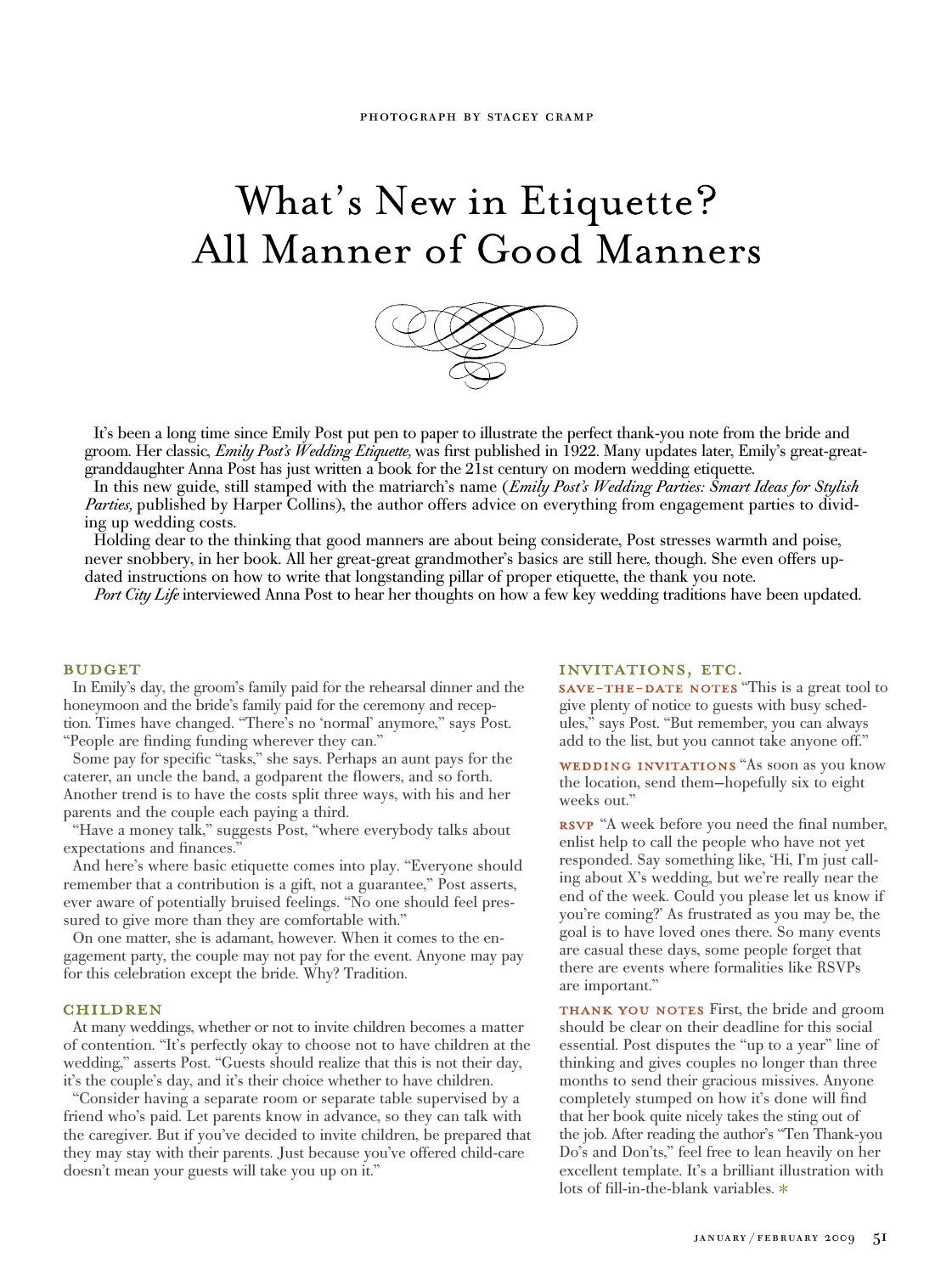

### FIND A SETTING THAT SUITS YOU

From fireside to beachside, these six places are uniquely Maine



#### garden variety

At the newly expanded Coastal Maine Botanical Gardens, the rugosa roses are as spectacular as the quiet flow of rock-sculpture fountains are peaceful. In June, hundreds of rhododendrons blossom. The lily pond on a hazy summer's day summons the beauty of a Monet painting.

Nestled along the Back River in Boothbay, the 248-acre sanctuary of natural and cultivated landscape is the quintessential spot for an outdoor wedding of almost any size.

"A garden wedding has always been my dream," said Molly Barker, an attorney who wanted a casually elegant wedding with a big white tent and lots of children giggling and dancing. She got it here.

Many of her 200 guests traveled from out of state for the celebration, so she treated them to a vacation getaway that included a sit-down dinner and an old-fashioned big band. The children twisted and turned to the music and the adults were charmed by their favorite oldies. Hers was a wedding of flowers and sentimental touches, like the simple Italian lace veil the bride wore, a gift from her mother.

The CMBG offers several setting options. The Cleaver Event Lawn & Garden is an open area suitable for a large tent. Perennial borders grace this setting, which costs \$3,500 to rent (the tent is extra), for a maximum of 200 guests. The Rose Arbor & Garden can accommodate a sweetly romantic, small standing ceremony, while the Café Terrace and kitchen garden, with its fruits, vegetables, and herbs, makes a delightfully different cocktail party setting. Finally, the Kitchen Garden Café can accommodate anything from a sit-down dinner to dancing. The wall of large windows creates a romantic alfresco feeling, while a roaring fire in the corner makes this an elegant winter venue.

*Prices for weddings from ten guests on up range from \$250 to \$750 for ceremony sites and from \$750 to \$3,500 for receptions. (Note: These are 2008 prices and subject to change.) For further information, call 207.633.4333 or e-mail rentals@mainegardens.org.*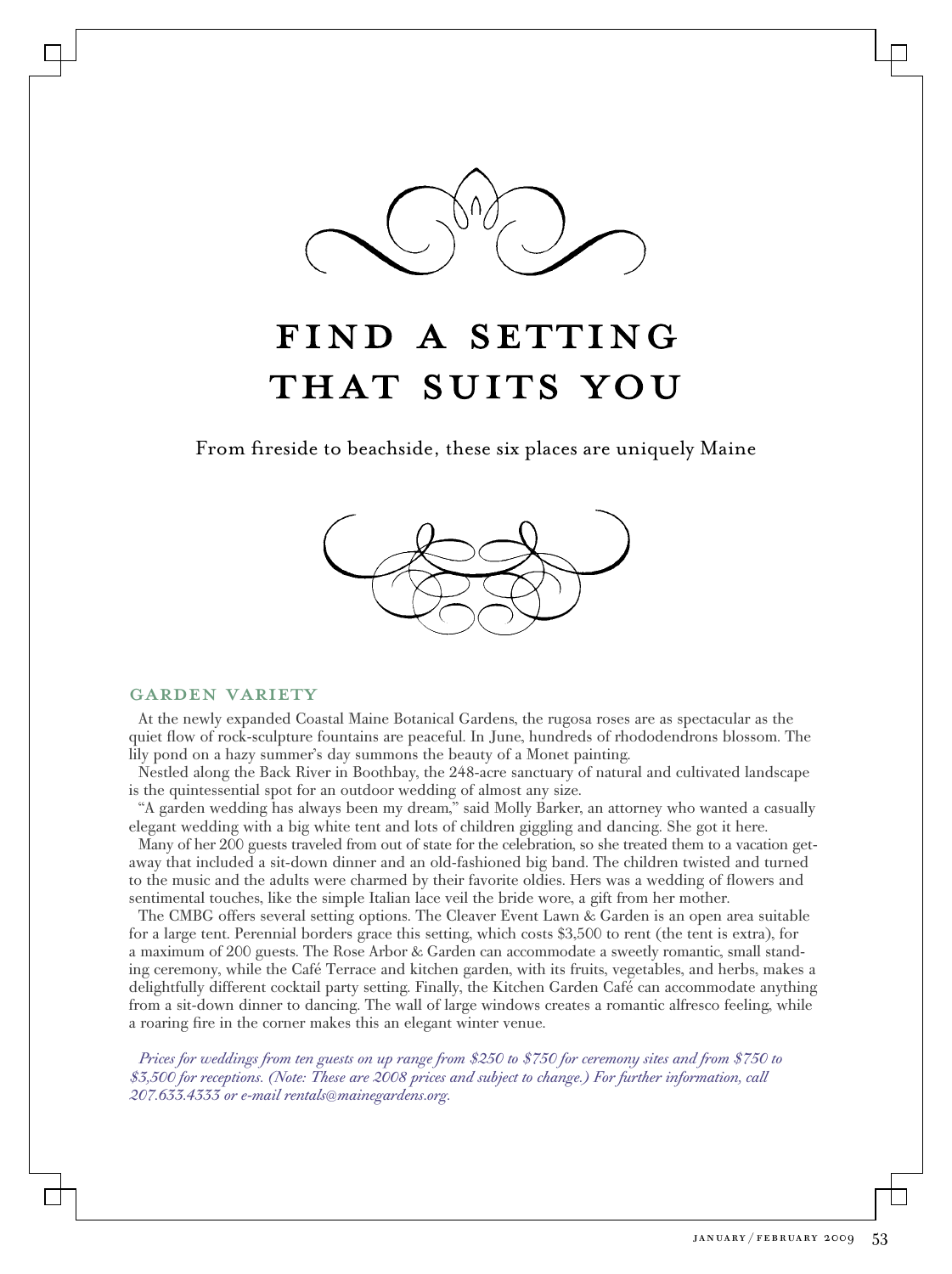#### an artful occasion

Who but the extremely wealthy gets married with million-dollar paintings gracing the reception hall walls? These days, anyone who holds a wedding at the Portland Museum of Art.

Nearly four years ago, the Rockwell Kent exhibition served as the striking backdrop for Jessica Hollander's wedding to Jason Johnson. At the time, the couple lived in Washington, D.C., where Hollander was pursuing a master's degree in exhibition design at George Washington University.

The bride, who grew up in Portland, and her groom invited 80 guests to celebrate a festive weekend in Maine, with the highlight, of course, their reception at the PMA. A sit-down dinner was held in the Glass Gallery, where rare glass and ceramics provided a sparkling background. Then the wedding party climbed the grand stairwell to I.M. Pei's dramatic Great Hall for dancing. The exhibition halls were open, with guards requesting guests check their cocktail before entering.

"We really have no major restrictions," explains Jennifer Graves, project manager for administration and special events. "Except no lit candles—they make terrific battery-powered candles that look the same—and no red wine, because it damages the unsealed granite of the museum floor."

*Portland Museum of Art's rates range from \$500 to \$3,200, the highest of which covers use of the Great Hall and Glass Gallery from 6 p.m. to 10:30 p.m. on Saturdays. For further information, call 207.775.6148 or e-mail jhgraves@portlandmuseum.org.*

#### intimate at the inn

Nothing could be more endearing than an intimate wedding with a guest list streamlined to include only your closest friends and family. Consider gathering up these favorite people and inviting them to an exclusive Maine wedding weekend set in a romantic inn. The Blackberry Inn in Camden is one such venue that opens its Victorian doors to these intimate retreats.

Innkeepers Jim and Cyndi Ostrowski are a cheerful and hospitable pair. Jim prepares the memorable haute cuisine while Cyndi tends to her abundant garden, scene of many ceremonies.

The unobtrusive owners have perfected understated elegance. The antiques are not only real, they're comfortable. The old clocks keep time, and no one is flustered if you enjoy the thick Oriental rugs with bare feet.

Available to do whatever it takes to help the weekend running smoothly, Cyndi has been known to drive a temporarily forgotten mother-of-the-groom to the church and on another occasion, rescue a bride whose wedding-dress zipper was broken.

"I sewed her into the dress and then gave her a pair of scissors to give the groom on their honeymoon wedding night," she laughs.

For forty of your nearest and dearest, the rate runs \$7,500, which includes all 11 guest rooms in the Blackberry section for two-night accommodations; breakfast each morning; four-course gourmet wedding dinner with choice of meat, seafood, or vegetarian entrée; champagne toast; table flowers; choice of linen colors; and cake set up and service (although the cake is extra, as are tax and gratuity).

*For further information, call 1.800.388.6000, or visit innsatblackberrycommon.com.*

#### feild of dreams

For an outdoor alternative, why not hold your wedding on a two-acre meadow at Wolfe's Neck Farm in Freeport? The rolling field offers stunning views of woods and salt water. Here's where kayaks ply and yachts sail on the brilliant blue waters of Casco Bay.

Rental of the farmland, from Friday night through Sunday afternoon, costs \$900. The only requirements are that the guest list not exceed 150 and that the bridal couple retain Atlantic